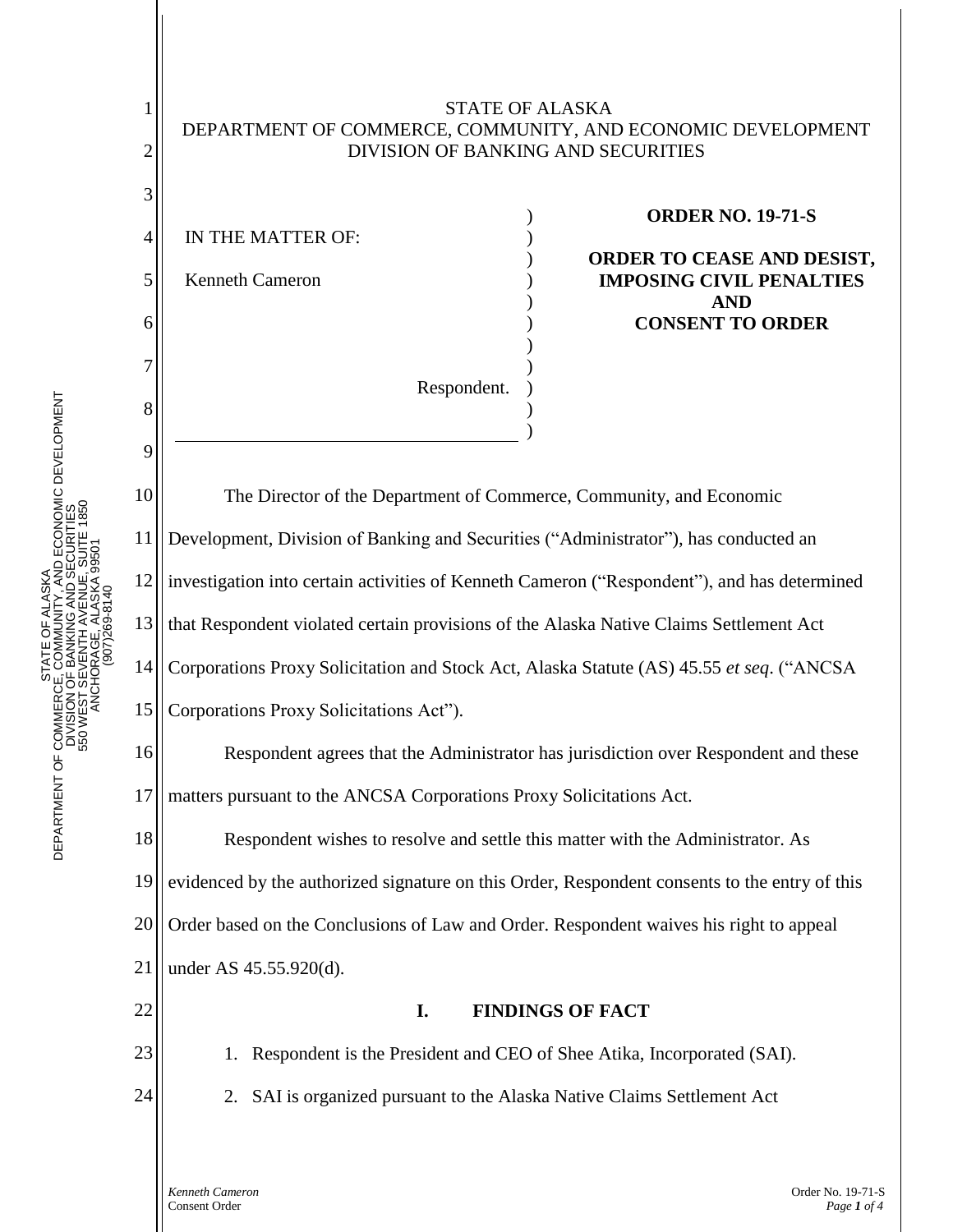1 (ANCSA), 43 U.S.C. 1601 *et seq*.

2 3 3. SAI has certified to the Administrator that it has more than 500 shareholders and total assets exceeding \$1,000,000.

4. SAI's annual meeting was held May 4, 2019.

5. A group of three SAI shareholders, who referred to themselves as the "Owner Slate," ran for SAI's Board of Directors as independent candidates.

6. On or about April 14, 2019, an SAI shareholder published a post on a Facebook page entitled "Sitka Chatters." The shareholder's post stated: "All votes for [the Owner Slate] must [be] submitted on paper."

10 11 12 7. On or about April 14, 2019, Respondent published a post on the "Sitka Chatters" Facebook page in response to the shareholder's post. Respondent's post stated: "'All votes for [the Owner Slate] must [be] submitted on paper' is a false statement."

13 14 8. Respondent did not file his Facebook post with the Administrator concurrently with its distribution to shareholders.

9. Respondent did not file with the Administrator a dated, written proxy statement containing the disclosures required under 3 AAC 08.355.

## **II. CONCLUSIONS OF LAW**

18 19 1. Respondent is subject to the filing requirements of AS 45.55.139 because he is a shareholder of SAI and SAI is subject to the filing requirements.

20 21 22 23 2. The Facebook post published by Respondent is a "proxy statement" as defined in AAC 08.365(14) because it is a communication that was made available to shareholders under circumstances reasonably calculated to result in the procurement, withholding, or revocation of a proxy.



3. Respondent violated 3 AAC 08.307 by failing to file his proxy solicitation

4

5

6

7

8

9

15

16

17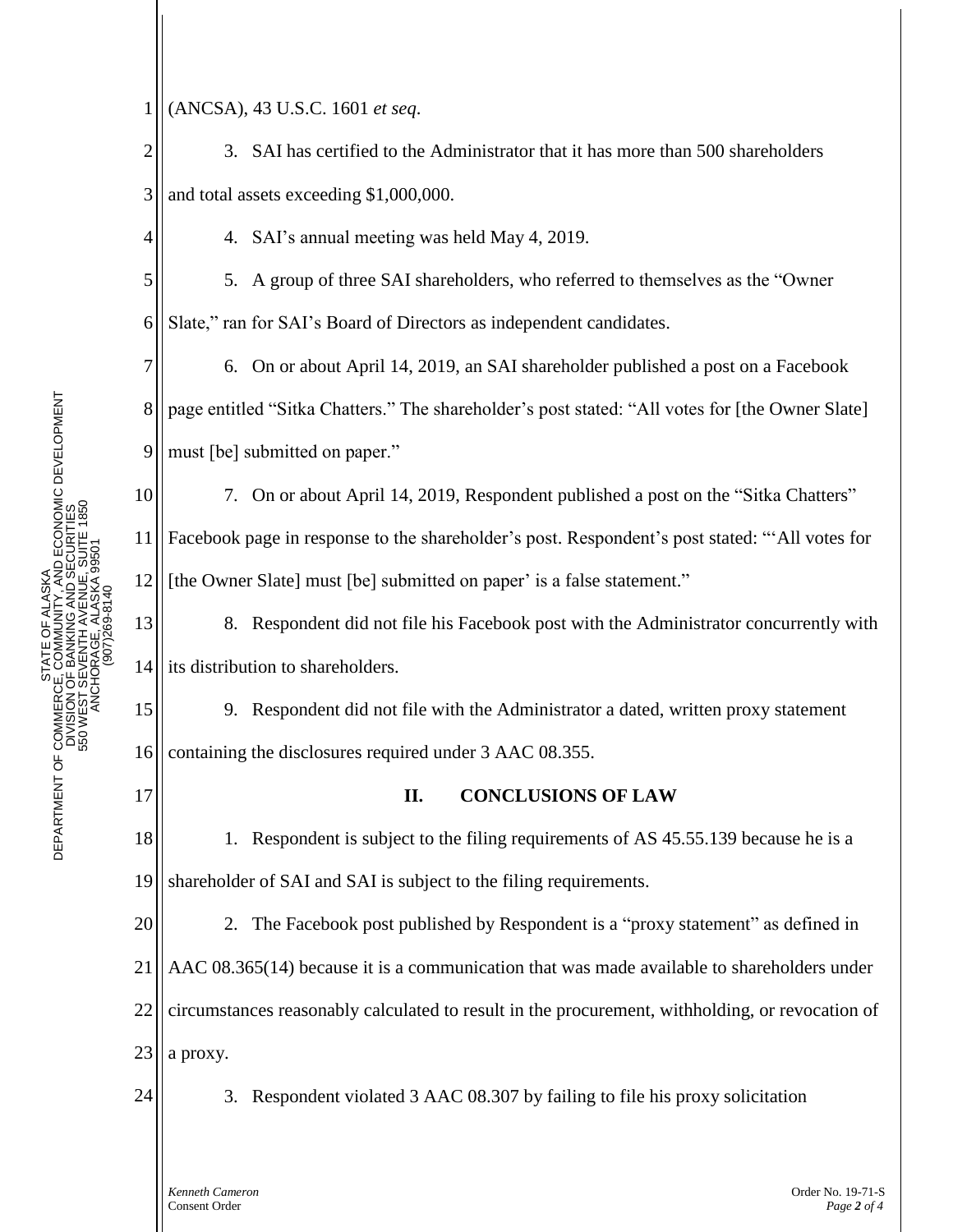*Kenneth Cameron* Order No. 19-71-S 1 2 3 4 5 6 7 8 9 10 11 12 13 14 15 16 17 18 19 20 21 22 23 24 concurrently with the Administrator when he distributed it to shareholders. 4. Respondent violated 3 AAC 08.355 by failing to file with the Administrator required disclosures relating to proxy solicitation. 5. Respondent is subject to a civil penalty pursuant to AS 45.55.920(c) because he violated 3 AAC 08.307 and 3 AAC 08.355. **III. ORDER** Pursuant to AS 45.55.920, and on the basis of the Findings of Fact and Conclusions of Law, the Administrator ORDERS Respondent to: 1. CEASE AND DESIST from violating the ANCSA Corporations Proxy Solicitations Act. 2. Comply with all provisions of the ANCSA Corporations Proxy Solicitations Act and associated regulations. 3. Pay a civil penalty in the amount one thousand dollars (\$1,000), with one thousand dollars (\$1,000) suspended for a period of five years from the date of this order. If Respondent commits any violation of the ANCSA Corporations Proxy Solicitations Act during this period, the suspended portion of the civil penalty will be immediately due. This Order is a publicly disclosable document. **IT IS SO ORDERED.** Julie Anderson, Commissioner Department of Commerce, Community and Economic Development DATED:  $7/19/2019$ BY: Patrice Walsh, Director Division of Banking and Securities /s/ Patrice Walsh